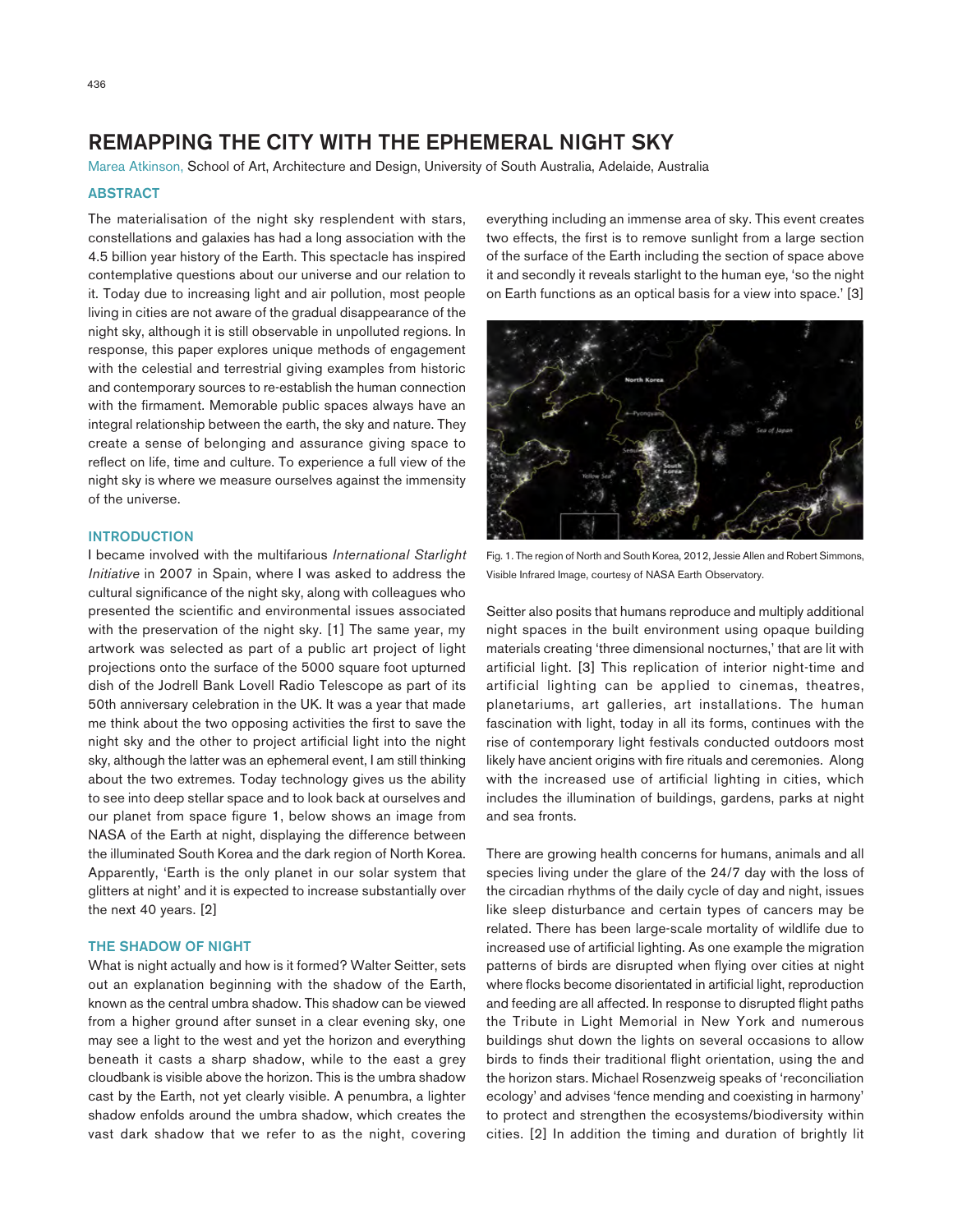outdoor events need to consider ways to reduce the impact on the local nocturnal species.The manipulation of light and dark within the terrestrial environment overshadows the ancient human connections of cosmic alignment, which can still be found in cultural and spiritual practises, such as the following examples from Islam.

#### INTERNAL AND EXTERNAL TIME Islamic Time

Mohamed Hedi Ben Ismail, when writing about The Universe Awareness Program in Tunisia, reminds us that Muslim 'children are raised within a social and cultural environment where the sky and the cosmos are part of their heritage.' Astronomy is embedded into their daily life with actually being conscious of it. In traditional terms the sky has been a source of inspiration and used as a guide for 'daily tasks' and spiritual observance. The position of the sun is observed to set the times for prayer five times a day, the observation of the polar star for guidance of the crescent moon to estimate the beginning of Ramadan when Muslims fast from sunrise to sunset. [4] Prior to the invention of mechanical clocks, as it was necessary to establish time, sundials had a central role in the Islamic world, both vertical and horizontal sundials were used. According to the Ottoman scholar Attila Bir, external sundials are now rare, except those embedded into the walls of mosques. [5]

#### Solar Observatories in the West

In the west too, it was necessary to stabilise time, to set the city's clocks in public spaces and standardise the calendar, in particular to fix the time for Easter with the spring equinox. 'The key parameter in the Easter calculation was the time of return of the sun to the same equinox.' The most powerful and way of measuring this cycle was to lay out a meridian line. Cathedrals were convenient and inexpensive locations for meridians as they were '[…] large and dark and needed only a hole in the roof and a rod in the floor to serve as solar observatories.' [6] In 1795, Giuseppe Piazzi received a commission to install a meridian, required to be 'very beautiful' to be mounted into the marbled floor of the Palermo cathedral in Sicily. [6] At that stage, Sicilian time was calculated on a more 'intuitive' basis from sunrise to sunset and thus there were many time zones throughout the island. The design of the meridian with a small hole – an oculus, was constructed in a minor dome to allow a beam of sunlight to project onto the floor at noon in winter and at 1pm in the summer, when the sun was higher in the sky. This corresponded with a meridian on the floor of the cathedral consisting of an elongated bronze line positioned north-south with both endings measured with the winter and summer solstices. 'The accuracy of the results depended on the care taken in installation: correct positioning of the hole, proper orientation of the floor rod and exact levelling of the floor.' [6] The signs of the zodiac made from inlaid marble are positioned along the meridian to mark dates in the year. Towards the northern end is Capricorn (winter) and towards the southern end is Cancer the crab (summer).



Fig. 2. Palermo Cathedral Meridian. 2013 Marea Atkinson, Digital image. © Marea Atkinson.

# The Sundial at Team Disney Building 1990, Orlando, Florida in collaboration with Florida Solar Energy Center, USA.

The architect Arata Isozaki, designed the Disney administrative headquarters in Florida with a large sundial in the open-air cylindrical atrium, which also functions as a public space free for visitors to explore the notion of time. Isozaki and his team considered that the concept of time was important to Disney, as expressed in the theme parks of Tomorrowland, Frontierland, etc. Tylevich points out that the 'sundial atrium' is the key to the concept of the building raising the questions on the notions of 'spirit, cosmos and existence.' The building described as a 'postmodernist design' intrinsic with its 'ambiguity and negative space,' whereby '[…] the atrium has no prescribed use; its meaning and function beyond telling time, transform according to the individual.'[7] Midway there is a stone bridge intersecting the atrium suspended high yet below the sundial, embedded with quotes on time. To some it serves as a functional walkway between sections of the building reflecting on the value of time. To others observing people being in time or transiting through time across the bridge open to the elements under the dramatic shadow of the sundial inspires contemplation about the transitory nature of being and existence in time and place and within the universe. Charles Jencks on writing about cosmogenic architecture interprets the design as '[…] the sacred in the middle of the Empire of Trivial Pursuits.' He makes a comparison with the evolution theory of 'punctured equilibria' long periods of morphological stability with rare bursts of change and the qualities of the sublime 'the universe as simultaneously horrific and harmonic.' [8]

The sundial was collaboration between Isozaki and Dr Ross McCluney from the Florida Solar Energy Center. Upon seeing the design plan, (Fig. 4) McCluney. pointed out that shadows cast by objects in sunlight exhibit 'penumbra and umbra' effects, which would cause a certain amount of fuzziness of the sundial's pointer called the gnomon. Extensive testing and calculations were undertaken for the sundial to operate accurately and also the decision was taken to change the gnomon to an opaque sphere. [9]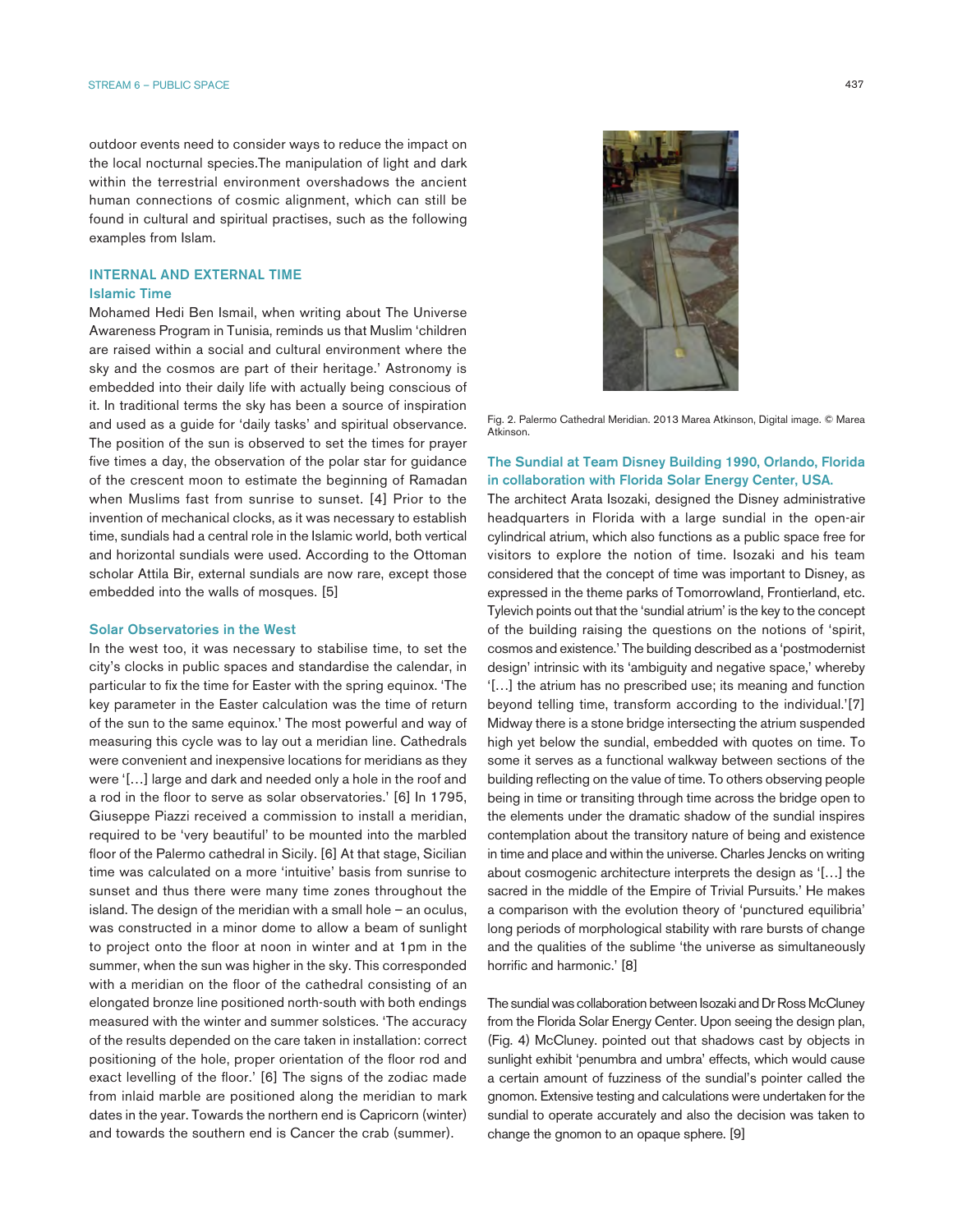# REMAPPING THE CITY WITH STARLIGHT Marea Atkinson - Art Projects

In response to an invitation to participate in a project titled Dreams of a Possible City. My aspiration would be to observe starlight above the city. In response I began to conceive of the idea of a fictional remapping integrating the metropolis with the sky. This project was exhibited at the Hayden Planetarium conference.



Fig. 3. Sundial, 3:30 PM on an equinox, Team Disney Building, 1990, Arata Isozaki, Image courtesy of the Florida Solar Energy Center, USA.



Fig. 4. Diagram of calculations for the sundial, Team Disney Building. Image courtesy of the Florida Solar Energy Center, USA.



Fig. 5. *The City of Stars*, 2013, Marea Atkinson, Laser cut acrylic assemblage. © Marea Atkinson.

It was based on the Manhattan grid using a tourist map from 1929 collected by an Adelaide architect who had travelled to New York and walked the city. In 1929, a starry night sky would have been visible over New York. Today sometimes a star can be sighted at night from Central Park. The map was reworked and overlaid with a NASA image of an unidentifiable area of deep space, both images were laser cut onto acrylic glass (Figs 5, 6). In Stage 1 of the project, in the laser cut acrylic assemblage; the city map becomes the mirror of the sky, most of the buildings have been eliminated or repositioned underground and replaced with clusters of tall glass towers sensitive to capture light from ancient stars that may have dissipated; there are flat pools of starlight reserves collected on the ground and stored underground. These reserves will be used to create public spaces of underground chambers where people can reflect within and upon starlight. The light will also be stored as energy reserves to light the city. This project will be developed further in Stage 2.

*Dubai Starfield* (Fig. 7). As a newly established city in 1970's, the city has been remapped with zones of starlight reserves, eliminated the buildings and repositioned the cosmos to reflect in the ocean and the Creek. Fourteen tall glass structures are positioned with solar panels to gather energy.

*Starfield Milan* Digital print in figure 8, an antique map circa 19th century, of Milan is embedded with a NASA deep space image creating – a star field in the centre, the outer part of the map represents the terrestrial.

This work lead me to consider if at any stage in time, did city planners and architects consider the view of the night sky as an integral part of their planning? Today, city planning would not consider the consultation of the cosmos, except the solar cities projects around the world to relieve some of the congestion on reliance on certain energies. However there are examples from ancient practices whereby the city was designed to be in alignment with the cosmos, examples can be found in orientation of the Forbidden City in ancient China, the Egyptian and Mayan pyramids, Stone Henge, etc. This work lies in the field of archeoastronomy, which examines the way people from the past have understood sky phenomena and how it manifested in their respective cultures. The following highlights features from the cities of Cusco and Machu Picchu.

### Inca City Planning

The Inca cosmology was encoded into their city planning and architecture, as exemplified Cusco, the capital of the empire, which was planned by the emperor Pachacuti in 1440. The Milky Way was a key to their cosmology and was integrated into thecity planning.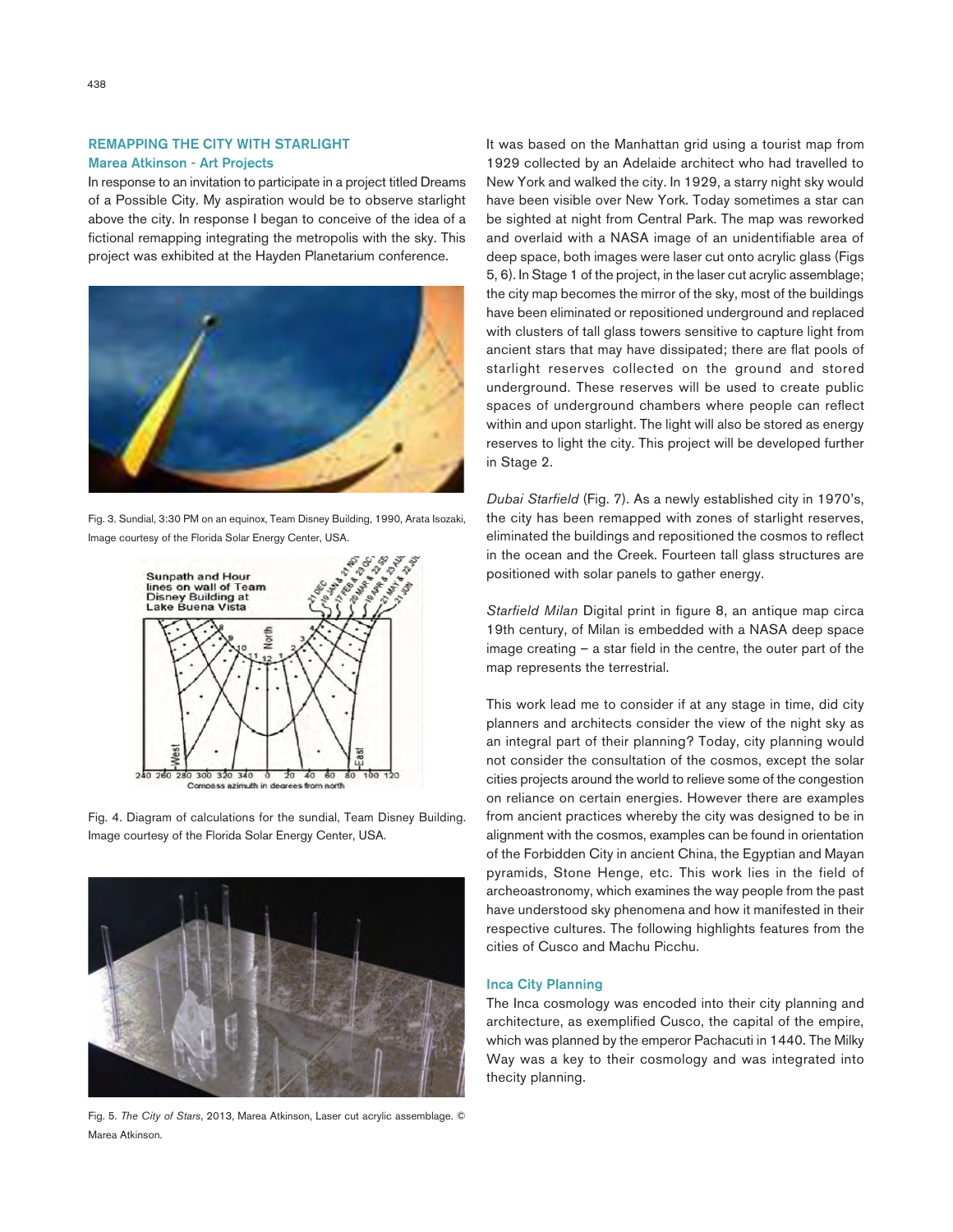

Fig. 6. Detail, *The City of Stars*, 2013, Marea Atkinson, Laser cut acrylic assemblage. © Marea Atkinson.



Fig. 7. Detail, *Dubai Starfield*, 2014, Marea Atkinson, Laser cut acrylic assemblage. © Marea Atkinson.



Fig. 8. *Starfield Milan*, 2014, Marea Atkinson, Digital print on paper. © Marea Atkinson.

The buildings as shown in figure 9, were laid out in a grid pattern, with straight lines *ceques*, emanating from the centre to four main regions in the empire called *syus*. [10] Gary Urton explains that the notion of a quartered cosmos was common across the Andes, as the division of the Milky Way was observed to change, from splitting into two during one season and then in another to divide

in a vertical fashion. [10] As the Incas believed that they were descendants from the Sun, the Temple of the Sun was prominent in Cusco and connected to a courtyard surrounded with separate sanctuaries, dedicated to the Moon, Stars, Rainbow, Thunder and Lightning. [11] Garcia Ferrari, posits that the topographical position of Machu Picchu, in figure 10, set high up, amongst a mountain range and near the clouds and elements, would allow 'a variety of viewpoints and connection to the surrounding landscape' and sky and thus many of its buildings were designed for 'solar, lunar and stellar observations.' Large public squares were a common feature in Inca cities, which were used for markets and festivals and demonstrations of justice. [12]

# Manhattan Henge in alignment with the street grid, New York, July 2013.

It was surprising to find a contemporary event in New York recently that engaged the city plan, the public and astronomy. Around 7 pm on July 12th 2013, New York City police closed and cordoned off part of Forty-Second Street, for *Manhattan Henge.* Some time prior to sunset, people gathered excitedly and as the crowds grew each jostled for good viewing positions. They had come to witness the alignment of the Sun passing low in the sky and shining onto the city's east-west grid patterned streets on the Upper West Side. An annual event instigated with the timing and orientation calculated by the American Museum of Natural History and the Hayden Planetarium, whereby the street is littered with human arms holding up cameras, akin to ancient sunworshippers, following the movement of the Sun, thus the city street became a temporary public space to view the Manhattan solstice.

# The Restoration of Starlight - Thierry Cohen - Darkened Cities Series.

There is a eerie quality about Cohen's work in the Darkened Cities Series, a pervasive ghostliness that evokes our ancient collective memory, with various reactions from shock to amazement and recognition of what we perceive and of what we have lost, the knowledge, beauty and contemplation of the night sky, as seen by our ancestors. Cohen reveals the invisible. There are layers of revelatory depths in his work exposing the visibility of the night sky above the world's contemporary cities, in the 21st Century.



Fig. 9. Plan of the city of Cusco, showing the central plaza and the division of the four quarters.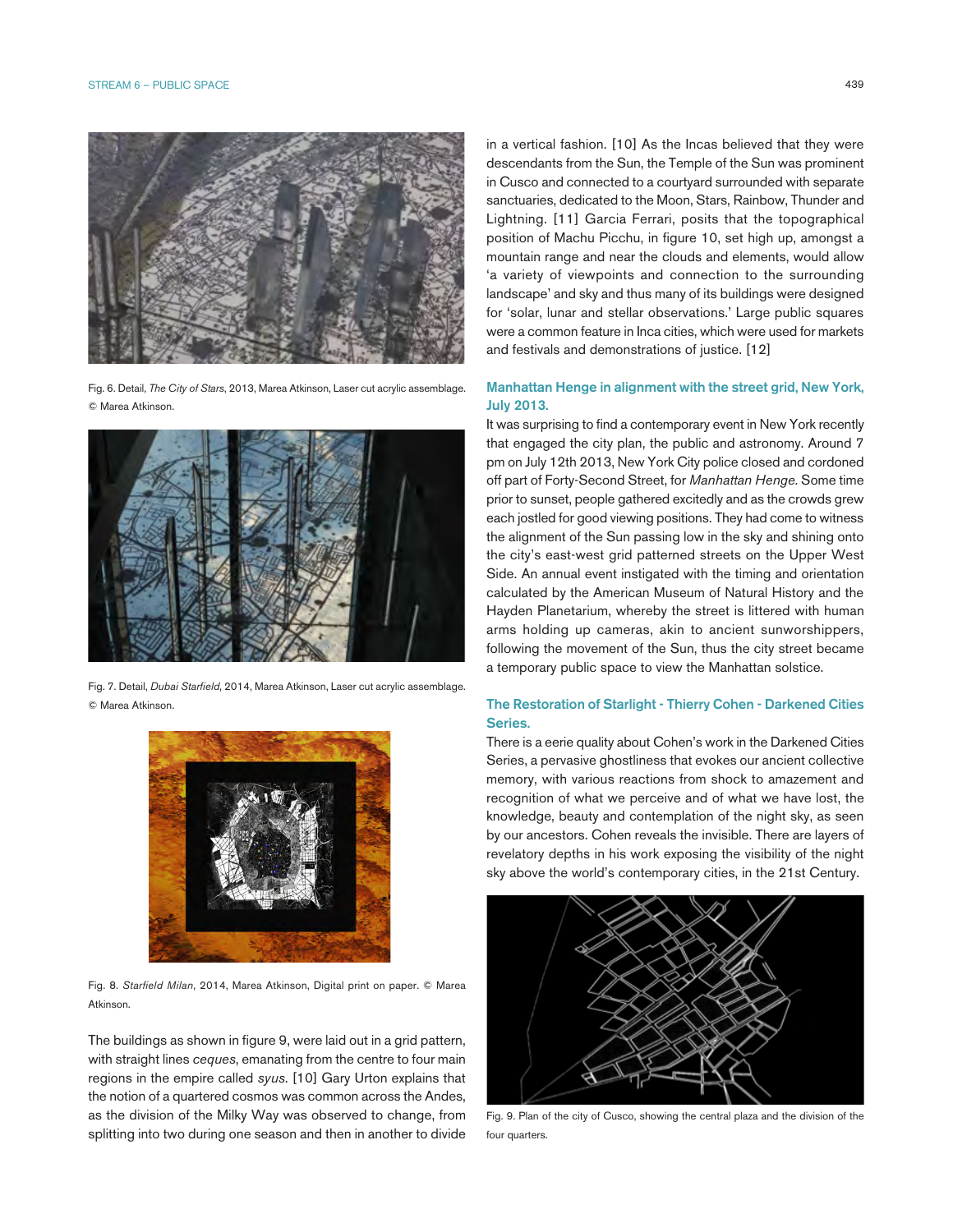Fig.10. Machu Picchu, at twilight Martin St-Amant, 2009, Digital Image, Courtesy of Wikipedia-CC-BY-SA-3.0.



Fig. 11. Shanghai 31° 14' 39'' N 2012-03-19 LST 14:42 , Thierry Cohen, from the Darkened Cities series. Courtesy The Danziger Gallery, New York & East-Wing Gallery, Dubai © Thierry Cohen.

Firstly, the shock and almost dis-belief of the images showing the magnificence of the night sky brilliant with stars, constellations and the Milky Way, over the contemporary cities of Shanghai, Tokyo, Berlin, Rio, Sao Paulo, Paris, etc. In Figure 11, Shanghai appears to be in deep slumber, as the night quietly passages over the city revealing its brilliant jewels of light encrusted in blackness. These images are carefully composed and not just constructed with a random image of a night sky, superimposed over the city. As noted by Francis Hodgson, Cohen photographs the city in daylight to avoid artificial light and travels to a remote location on the same latitude as the city and photographs the night skies in remote areas like Mongolia, Mojave Desert, which '[…] are the very ones visible above cities a few hours earlier or later.' [13] Cohen as a contemporary pilgrim makes journeys to restore the starlight above cities reuniting the firmament with the metropolis for the contemporary audience. The work becomes a witness to what humanity has lost. The Milky Way still has a significant role in the enduring indigenous world cultures and in spiritual beliefs of the past.

#### Pilgrimages and the Milky Way

Cohen's expeditions evoke the ancient pilgrimages when the Milky Way was used as guidance for pilgrim routes, at times connected with the Haji in Islam and the Christian pilgrimages in Europe. One example is the route along the northern section of the Iberian Peninsula to Santiago de Compostela in Galicia, the Milky Way was used to guide the pilgrims in an East-West direction, to their destination. [14] This particular route was revived in the 1970's and is still named The Way and there are many symbolic references to the significance of stars and constellations, associated with the route, where the night sky had a significant role with the belief systems at the time.

# PUBLIC SPACE AND PUBLIC SKY IN DUBAI, UAE.

The relationship between settled and transitory communities has a long history in the Bedouin culture. The word Bedouin actually means desert dweller. The Bedouins held the belief that the transitory lifestyle maintained the dignity of the human spirit, rather than leading a settled life. [15] This culture of the transient where temporary shelter is used for rest, relaxation and the hospitality given to strangers can be linked to the mobility of people today who work and travel the globe and where people feel at home in a number of places.

Dubai has created an extraordinary city within the desert. The Dubai Museum has a section about the Arabic relationship to the sky, the Arabic names for stars, used for location, navigation, planting, timing for prayers, water irrigation, tent orientation, etc. The Arabic contribution towards knowledge is significant, in particular astronomy. The museum makes a concise statement about the quality of clear skies in the UAE. The country can become a leader in the region to protect the acknowledged resplendent views of the night sky and the Milky Way in the remote desert. It is important for the young generation to be educated in the traditional and contemporary knowledge of astronomy and to be given regular experience of these magnificent skies. Recent initiatives to protect the firmament have arisen and the UAE can consider creating partnerships with the International Dark-Sky Association formed in 1988, to bring public awareness to combat light pollution, with alternative forms of artificial light, the use of down lighting, as opposed to up lighting, low sodium lighting to reduce glare, etc. In 2001, the city of Flagstaff, Arizona, USA became the first International Dark Sky City. In 2007, the International Starlight Initiative was formed to defend the quality of the night sky and the right to observe the stars for future generations. The UAE can consider setting up a particular region as a Starlight Reserve, using the example of the New Zealand enterprise that created the Aoraki Mackenzie International Dark Sky Reserve, which received UNESCO World Heritage status in 2012 to protect the skies in association with the Mt John University Observatory. Figures 12 and 13.

The design and location of public space in Dubai will be subject to climatic conditions and could engage both exterior and interior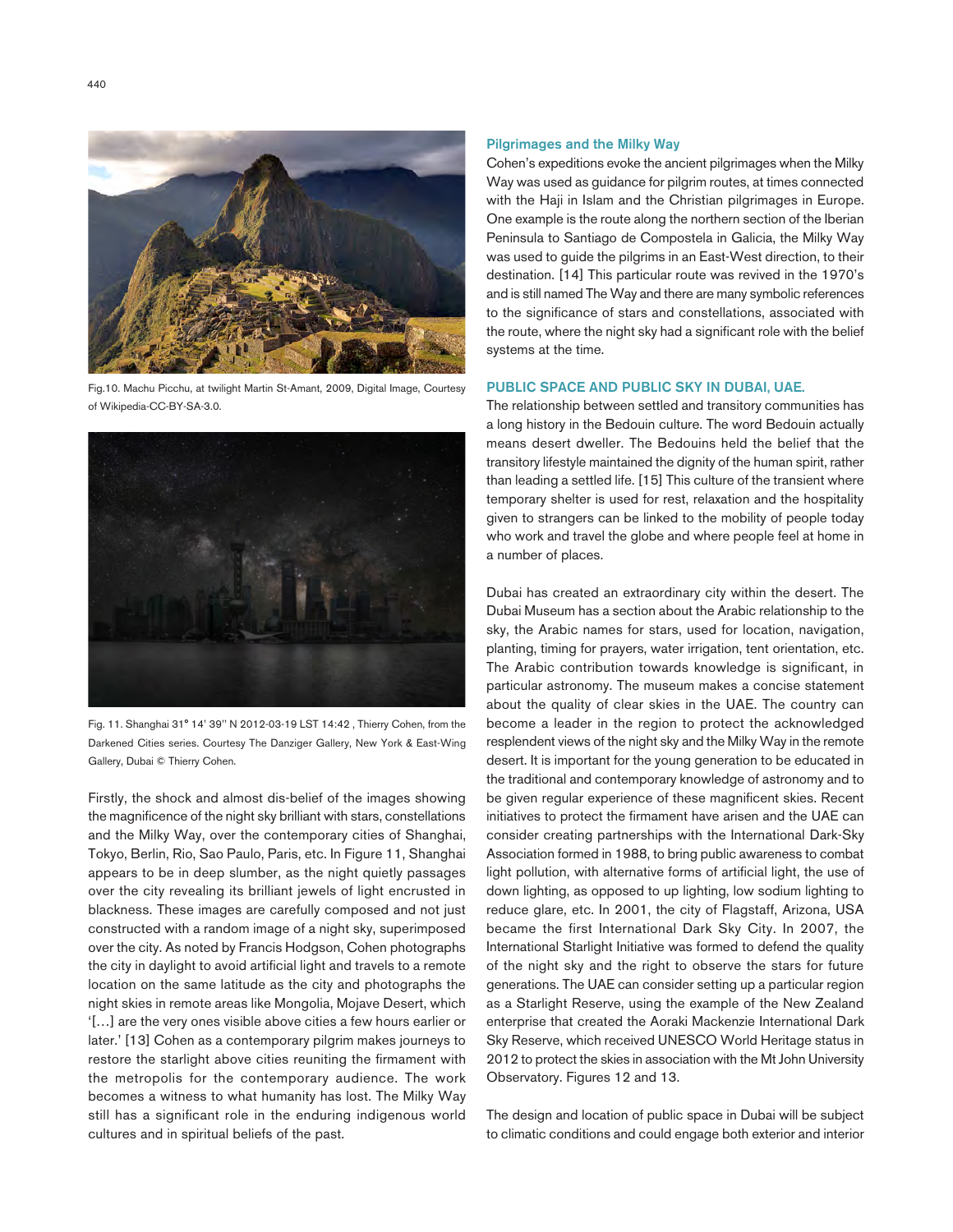spaces. The abundance of sunshine in the UAE creates the perfect location for a large open-air sundial, as discussed in the example from the Disney Sundial in Florida. It is essential that artists be involved in public space and working with multidisciplinary teams, lighting designers, scientists, writers, ecologists to investigate the relationship between the city and the desert, to explore ideas, in sound, installation, performance, video, kinetic art, visual art, etc, to create a comprehensive and continuous engagement of knowledge using contemporary art in public spaces to act an instigator of questions and new knowledge, drawing on a range of multi-disciplinary fields and taking into consideration the ecological impact.



Fig. 12. Mount John University Observatory, Maki Yanagimachi/Earth&Sky Ltd, New Zealand. Digital Image, © Maki Yanagimachi.



Fig. 13. Sunset at Mount John University Observatory, Dallas Poll/Earth&Sky Ltd, New Zealand, Digital Image, © Dallas Poll.

The most remarkable public spaces always have the presence of nature and a relationship between the earth and the sky. I am reminded of the great courtyards in the grand mosques, where people transit through the elements of air, wind, sun and heat, to the protection of the interior. The use of Islamic screens to give privacy and protection from the sun, with the filtered patterned light creating an ambience of contemplation. I think of the public squares of Spain and Italy, where there is a changing nature of events - markets, music, performances, art installations, open-air cinemas, festivals, etc. There are places to sit, read, write, think, converse and observe, while the space functions throughout the passage of the day to night. Well-designed public spaces are always engaging, memorable, welcoming and free to enter. We use public space for reflection on time, life and culture.

Today, as a large percentage of the world's population have never seen the Milky Way and once sighted, the visceral experience is transformative, it is worth fighting for its preservation for future generations. It is important for countries like the UAE to educate the young with the knowledge of the night sky creating a link between the city and the desert. Standing on the earth looking up at the sky is the moment when people are reunited with their 'evolutionary' and 'cultural inheritance' […] 'where we measure the scale of our being against the dimensions of a deep night sky under the arc of the 'Milky Way.'[16]

# ACKNOWLEDGEMENTS

ISEA2014 Committee, Thierry Cohen, Sky and Earth Ltd New Zealand, Florida Solar Energy Center, NASA, Earth Sky Observatory, Martin St-Amant and Dr. Julie Collins, Architecture Museum Archives, University of South Australia.

#### REFERENCES

- 1. Marea Atkinson, "To Navigate Time, Contemplations on Sky and Landan Australian experience" Starlight Initiative Conference, in Defense of the Quality of the Night Sky and the Right to Observe the Stars, La Palma Canary Islands, Spain, April 2007. http://www.starlight2007. net/pdf/proceedings/MareaAtkinson.pdf
- 2. Diane Ackermann, The Human Age, The world shaped by us, (London: Headline Publishing Group 2014), 18, 74.
- 3. Walter Seitter, On the Physics and the Technology and the Aesthetics of the Night. A Contribution to Nyctology, in Awakening the Night, Art from Romanticism to the Present, eds. Agnes Husslein-Arco, Brigitte Borchhardt-Birbaumer and Harald Krejci. (Munich, London and New York: Prestel, 2012), 32-37.
- 4. Mohamed Hedi Ben Ismail, The Universe Awareness Program, The Tunisian experience, Starlight Initiative Conference, in Defense of the Quality of the Night Sky and the Right to Observe the Stars, La Palma Canary Islands, Spain, April 2007.http://www.starlight2007.net/pdf/ proceedings/Hedi\_Benismail.pdf
- 5. Atilla Bir, "Principle and Use of Ottoman Sundials," Muslim Heritage website, accessed October 21, 2014, http://www.muslimheritage. com/article/principle-anduse-ottoman-sundials
- 6. John, L,Heilbron, The Sun in the Church, Cathedrals as Solar Observatories, (Cambridge: Harvard University Press, 2001), 4, 272- 274.
- 7. Disney Sundial Project, Florida Solar Energy Center, Disney Sundial Project website, accessed October 20, 2014, http://www.fsec.ucf. edu/zn/research/buildings/fenestration/disney.htm
- 8. Katya Tylevich, "Team Disney Building 1990," in Architecture The Whole Story, ed. Deena Jones, (London: Thames and Hudson, 2014) 510-511.
- 9. Charles Jencks, Architecture of the Jumping Universe, (London: Academy Editions, Revised edition, 1997) 132-133.